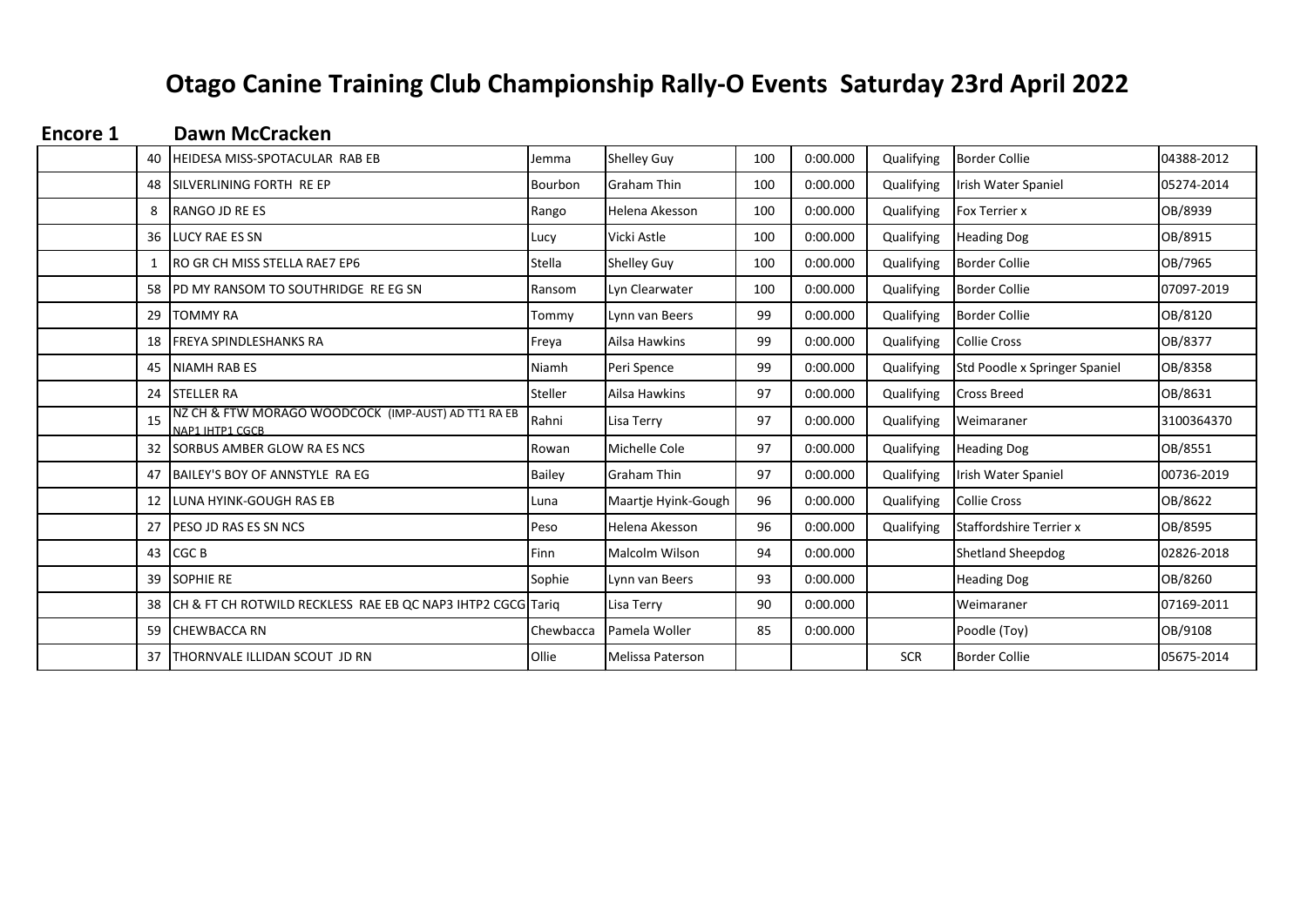### **Novice A1 Dawn McCracken**

| 1st | ັ         | TTO MR MARSHMELLO<br><b>ICHAT</b> | <b>IJec</b> | <b>IDonna Parker</b> | 89 | 2:42.660 |                | <b>English Springer Spaniel</b>    | 03893-2021 |
|-----|-----------|-----------------------------------|-------------|----------------------|----|----------|----------------|------------------------------------|------------|
|     | <b>10</b> | <b>FRODO</b>                      | Frodo       | Jean McKinnon        |    |          | $\sim$<br>19 U | IJac.<br>. Russell x Harrier Hound | OB/9004    |

### **Dawn McCracken Novice B1**

| 1st             |     | 52 BARON OLIVER DE GOLI                     | Ollie         | Shelley L Guy           | 100 | 1:47.370 | Qualifying | <b>Border Collie</b>               | OB/9445    |
|-----------------|-----|---------------------------------------------|---------------|-------------------------|-----|----------|------------|------------------------------------|------------|
| 2 <sub>nd</sub> | 54  | <b>IDELTA</b>                               | Delta         | Pamela Woller           | 100 | 2:12.720 | Qualifying | Shih Tzu                           | OB/9109    |
| 3rd             |     | 50 IGLYNFYRE AWESOME AMBER RN               | Holly         | Debbie Bishop           | 99  | 1:52.530 | Qualifying | Nova Scotia Duck Tolling Retriever | 02757-2018 |
|                 | 28  | AIRDBRECK THIS LADS GNE SOUTH CD SN ACS NIS | Laddie        | Judy Wilson             | 99  | 1:55.660 | Qualifying | <b>Shetland Sheepdog</b>           | 04593-2021 |
|                 | -55 | BACKBEACH JACK FROST ADX JDX                | Frost         | Anne McLachlan          | 99  | 2:07.350 | Qualifying | Border Collie x Fox Terrier        | OB/7906    |
|                 |     | 42 BUSTER RN                                | <b>Buster</b> | Malcolm Wilson          | 98  | 1:57.000 | Qualifying | Maltese x Shih Tzu                 | OB/7743    |
|                 | 41  | <b>CHIPPER RN</b>                           | Chipper       | <b>Margaret Latimer</b> | 96  | 2:01.970 | Qualifying | Cav KC Spaniel x Lowchen           | OB/7846    |
|                 | 25  | <b>INDIE HYINK-GOUGH RN</b>                 | Indie         | Carina Hyink-Gough      | 94  | 2:49.780 | Qualifying | <b>Heading Dog</b>                 | OB/8735    |
|                 | 53  | <b>LEXI</b>                                 | Lexi          | Lynn van Beers          | 78  | 2:12.810 |            | <b>Black Labrador</b>              | OB/9497    |
|                 |     | 16 IILLAWARRA BRITTEN                       | Britten       | <b>Elaine Limburg</b>   |     |          | <b>SCR</b> | Australian Kelpie                  | OB/9305    |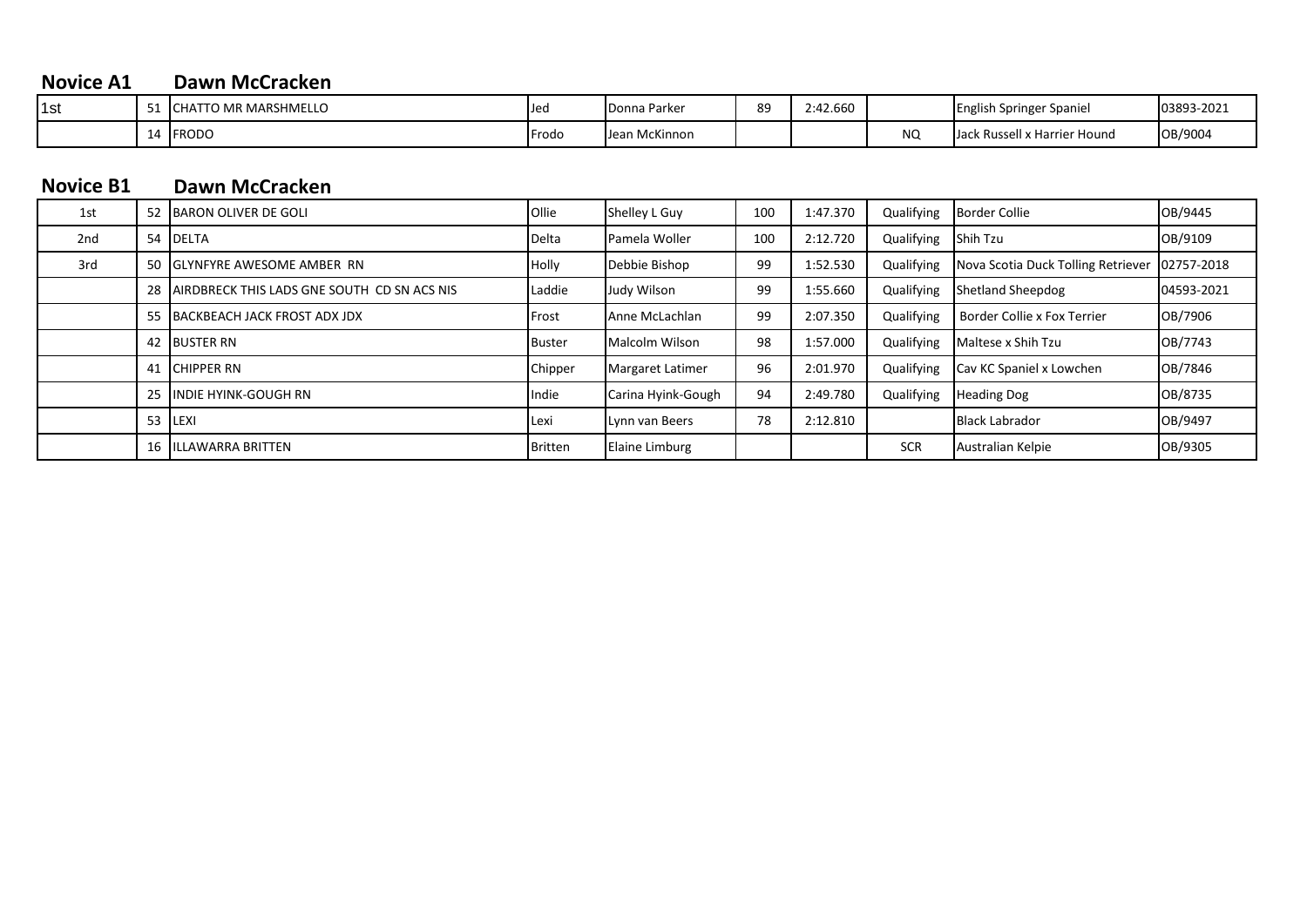## **Advanced A1 Yvette Coutts**

| 1st |   | 19 <b>I</b> LUCY ADXG JDB RN                               | <b>ILucy</b> | Donna Burns        | 96 | 1:58.430 | Qualifying | <b>Border Collie</b>                            | OB/7220    |
|-----|---|------------------------------------------------------------|--------------|--------------------|----|----------|------------|-------------------------------------------------|------------|
| 2nd |   | 50 GLYNFYRE AWESOME AMBER RN                               | <b>Holly</b> | Debbie Bishop      | 93 | 1:42.590 |            | Nova Scotia Duck Tolling Retriever   02757-2018 |            |
| 3rd |   | 57 MACCABEE FORBIDDEN-FIX AD JAX                           | <b>Taboo</b> | Sallie Remon       | 93 | 1:54.190 |            | <b>Border Collie</b>                            | 04562-2012 |
|     |   | 34 YOUANMI DANCINTOTHPARTYNXTDOOR (IMP-AUST) AI RNB Shiloh |              | Angela Huntley     | 90 | 2:18.840 |            | Collie (Smooth)                                 | 6100108114 |
|     |   | 21 ICH LYNTREE JAILHOUSE ROCK RN                           | Jack         | Diana O'Kane       | 88 | 2:24.940 |            | <b>Bearded Collie</b>                           | 05774-2019 |
|     |   | 56 LIL ROSIE RATBAG OF ESPINER RN                          | Rosie        | Dawn McCracken     | 55 | 2:25.910 |            | <b>Border Collie</b>                            | OB/8635    |
|     |   | 25 IINDIE HYINK-GOUGH RN                                   | Indie        | Carina Hyink-Gough |    |          | <b>NQ</b>  | <b>Heading Dog</b>                              | OB/8735    |
|     | 6 | JADE RN                                                    | Jade         | Nicole Henke       |    |          | NQ.        | Labrador Retriever                              | OB/9295    |

### **Advanced B1 Yvette Coutts**

| 1st | 58   | PD MY RANSOM TO SOUTHRIDGE REEG SN            | Ransom         | Lyn Clearwater      | 100 | 1:37.500 | Qualifying | <b>Border Collie</b>     | 07097-2019 |
|-----|------|-----------------------------------------------|----------------|---------------------|-----|----------|------------|--------------------------|------------|
| 2nd |      | RO GR CH MISS STELLA RAE7 EP6                 | Stella         | <b>Shelley Guy</b>  | 100 | 1:41.130 | Qualifying | <b>Border Collie</b>     | OB/7965    |
| 3rd |      | 24 ISTELLER RA                                | Steller        | Ailsa Hawkins       | 100 | 2:01.940 | Qualifying | <b>Cross Breed</b>       | OB/8631    |
|     |      | 32 ISORBUS AMBER GLOW RA ES NCS               | Rowan          | Michelle Cole       | 99  | 1:37.630 | Qualifying | <b>Heading Dog</b>       | OB/8551    |
|     |      | 12 LUNA HYINK-GOUGH RAS EB                    | l Luna         | Maartje Hyink-Gough | 99  | 1:49.250 | Qualifying | Collie Cross             | OB/8622    |
|     |      | 36 <b>ILUCY RAE ES SN</b>                     | Lucy           | Vicki Astle         | 99  | 1:49.370 | Qualifying | <b>Heading Dog</b>       | OB/8915    |
|     | 48 I | Isilverlining forth Re EP                     | <b>Bourbon</b> | <b>Graham Thin</b>  | 99  | 1:51.720 | Qualifying | Irish Water Spaniel      | 05274-2014 |
|     | 40 I | HEIDESA MISS-SPOTACULAR RAB EB                | Jemma          | <b>Shelley Guy</b>  | 97  | 1:45.500 | Qualifying | <b>Border Collie</b>     | 04388-2012 |
|     | 8    | RANGO JD RE ES                                | Rango          | Helena Akesson      | 97  | 1:52.430 | Qualifying | <b>Fox Terrier x</b>     | OB/8939    |
|     |      | 18 <b>FREYA SPINDLESHANKS RA</b>              | Freya          | Ailsa Hawkins       | 97  | 2:08.120 | Qualifying | <b>Collie Cross</b>      | OB/8377    |
|     |      | 27 <b>PESO JD RAS ES SN NCS</b>               | Peso           | Helena Akesson      | 96  | 1:48.590 | Qualifying | Staffordshire Terrier x  | OB/8595    |
|     |      | 47 BAILEY'S BOY OF ANNSTYLE RA EG             | Bailey         | Graham Thin         | 94  | 2:24.880 |            | Irish Water Spaniel      | 00736-2019 |
|     | 43   | AIRDBRECK COMING OF AGE RA ES SN NCS NIS CGCB | <b>Finn</b>    | Malcolm Wilson      | 90  | 1:58.470 |            | <b>Shetland Sheepdog</b> | 02826-2018 |
|     |      | 59 CHEWBACCA RN                               | Chewbacca      | Pamela Woller       | 87  | 2:27.310 |            | Poodle (Toy)             | OB/9108    |
|     | 60 I | FLAIR WARRIOR GLENLOCHAR CDX RAE1 CGC G       | Archie         | Dawn McCracken      | 81  | 1:55.750 |            | <b>Border Collie</b>     | 07137-2015 |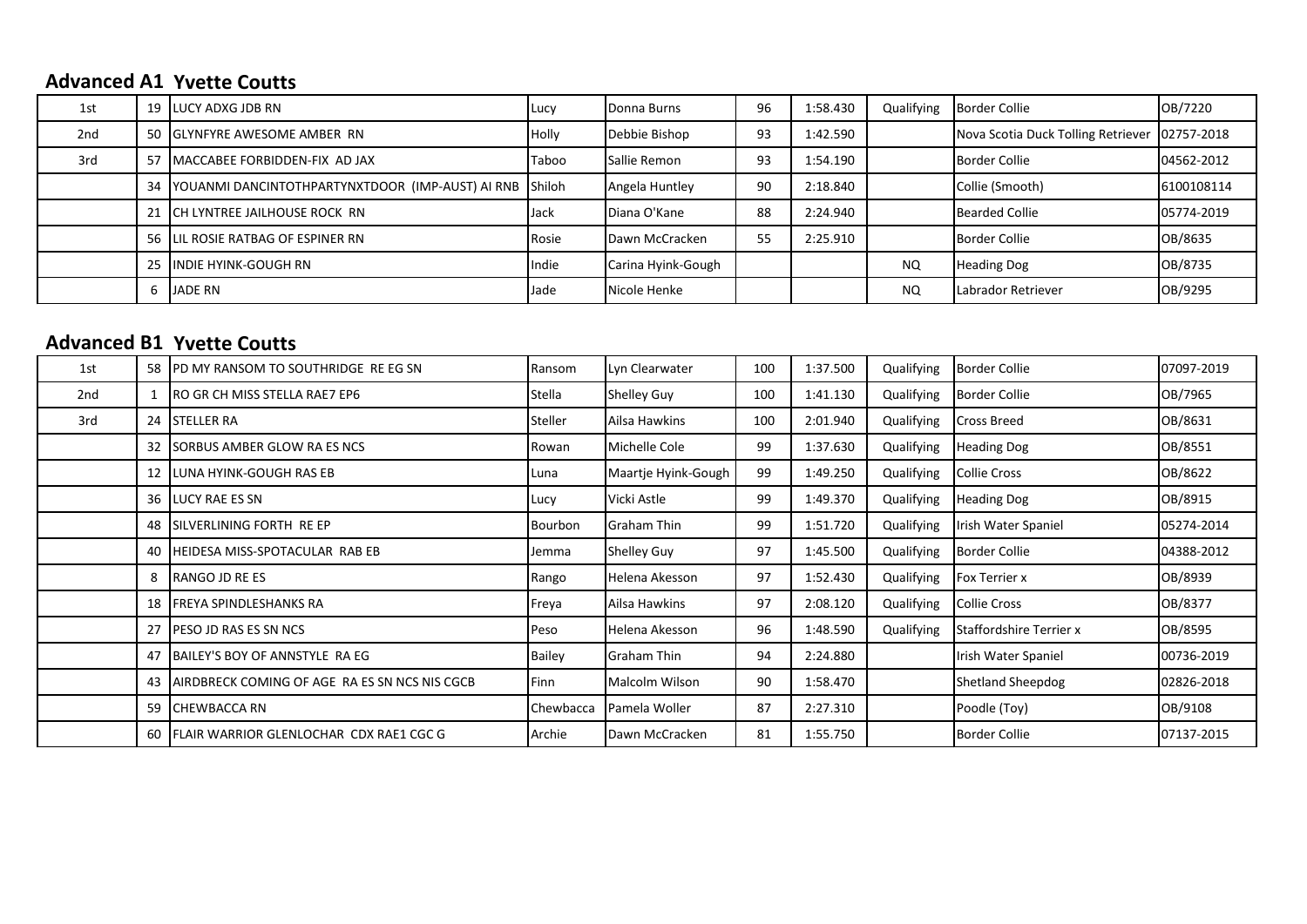### **Excellent A1 Yvette Coutts**

| 1st             | 27 <b>PESO JD RAS ES SN NCS</b>                               | <b>Peso</b> | <b>Helena Akesson</b> | 97 | 2:02.370 | <b>Staffordshire Terrier x</b> | OB/8595    |
|-----------------|---------------------------------------------------------------|-------------|-----------------------|----|----------|--------------------------------|------------|
| 2 <sub>nd</sub> | 47 BAILEY'S BOY OF ANNSTYLE RA EG                             | Bailey      | <b>Graham Thin</b>    | 96 | 2:16.100 | Irish Water Spaniel            | 00736-2019 |
| 3rd             | ISHEIDINICE RUIHA HEENI RA                                    | <b>Nina</b> | Margaret Latimer      | 94 | 2:08.810 | <b>Border Collie</b>           | 07124-2017 |
|                 | 15 NZ CH & FTW MORAGO WOODCOCK (IMP-AUST) AD TT1 RA EB NRahni |             | Lisa Terry            | 93 | 2:12.720 | Weimaraner                     | 3100364370 |
|                 | 45 INIAMH RAB ES                                              | Niamh       | Peri Spence           | 88 | 1:58.880 | Std Poodle x Springer Spaniel  | OB/8358    |
|                 | 39 SOPHIE RE                                                  | Sophie      | Lynn van Beers        | 83 | 2:12.500 | <b>Heading Dog</b>             | OB/8260    |
|                 | 29 ITOMMY RA                                                  | Tommv       | Lynn van Beers        | 77 | 2:44.220 | <b>Border Collie</b>           | OB/8120    |

### **Excellent B1 Yvette Coutts**

| 1st             | 58 IPD MY RANSOM TO SOUTHRIDGE REEG SN       | <b>Ransom</b> | <b>ILvn Clearwater</b> | 100 | 1:48.680 | Qualifying | Border Collie        | 07097-2019 |
|-----------------|----------------------------------------------|---------------|------------------------|-----|----------|------------|----------------------|------------|
| 2 <sub>nd</sub> | 36 <b>ILUCY RAE ES SN</b>                    | <b>I</b> Lucy | Vicki Astle            | 96  | 2:12.130 |            | <b>Heading Dog</b>   | OB/8915    |
| 3rd             | 60 FLAIR WARRIOR GLENLOCHAR CDX RAE1 CGC G   | <b>Archie</b> | Dawn McCracken         | 93  | 2:08.250 |            | Border Collie        | 07137-2015 |
|                 | $\blacksquare$ RO GR CH MISS STELLA RAE7 EP6 | <b>Stella</b> | <b>Shelley Guv</b>     | 88  | 1:55.000 |            | Border Collie        | OB/7965    |
|                 | <b>IRANGO JD RE ES</b>                       | Rango         | Helena Akesson         | 70  | 0:00.000 |            | <b>Fox Terrier x</b> | OB/8939    |
|                 | 48 ISILVERLINING FORTH RE EP                 | Bourbon       | <b>Graham Thin</b>     |     |          | NQ.        | Irish Water Spaniel  | 05274-2014 |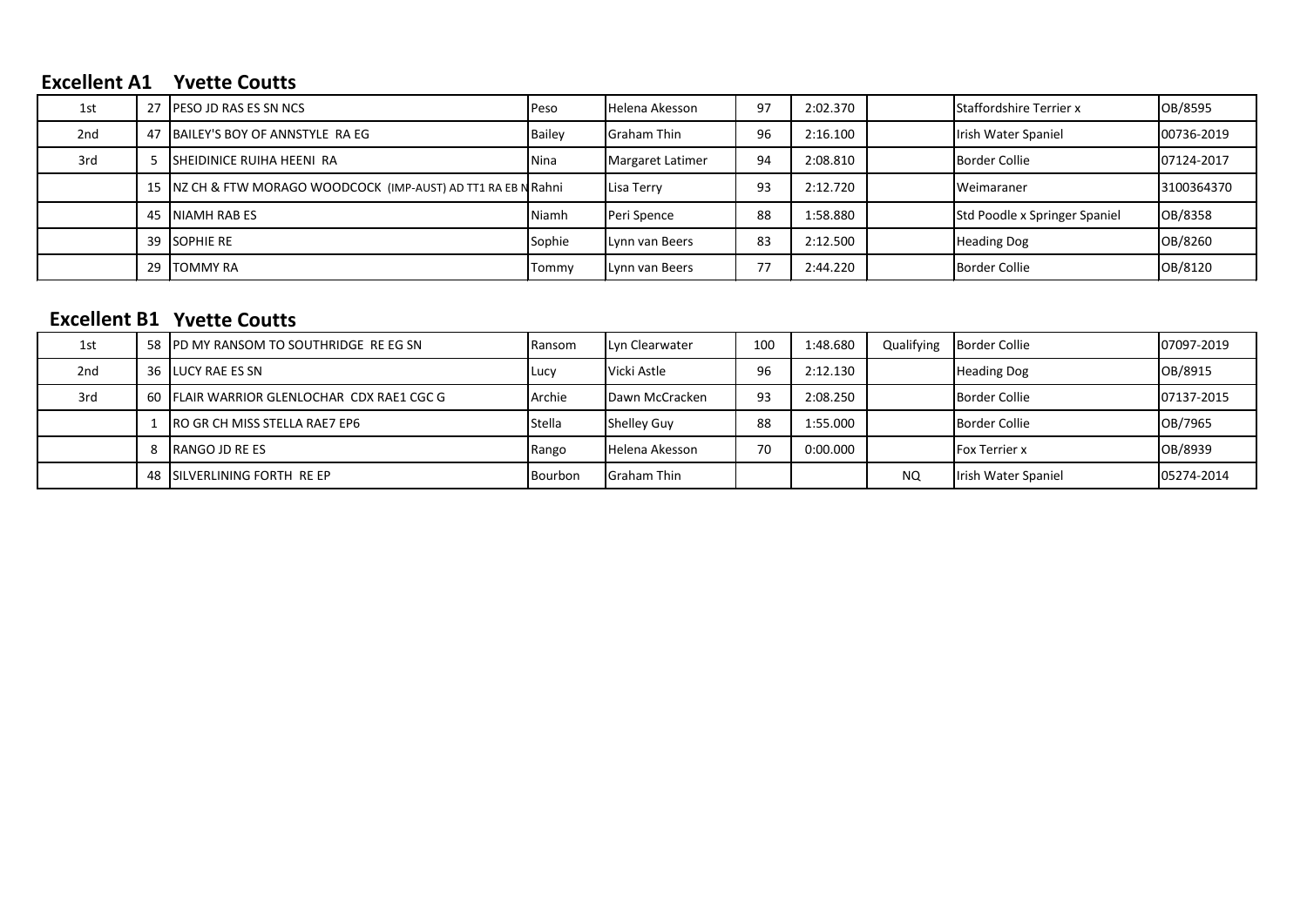# **Novice A2 Fiona Scott**

| 1st             | <b>ICHATTO MR MARSHMELLO</b>       | IJec          | Donna Parker  | 85                   | 2:39.150 |            | <b>English Springer Spaniel</b> | 03893-2021 |
|-----------------|------------------------------------|---------------|---------------|----------------------|----------|------------|---------------------------------|------------|
| 2 <sub>nd</sub> | <b>IFRODO</b>                      | <b>IFrodo</b> | Jean McKinnon | O <sub>2</sub><br>83 | 2:47.400 |            | Jack Russell x Harrier Hound    | OB/9004    |
|                 | <b>ITHE BESS GIRL IN THE WORLD</b> | <b>Bess</b>   | Jolene Lynn   |                      |          | CCL<br>JUN | Huntaway                        | OB/9122    |

# **Fiona Scott Novice B2**

| 1st             | 62 OB CH THE NEW RECRUIT TCQ                    | Rookie  | Sam Cloynes        | 99 | 1:30.560 | Qualifying | Huntaway                           | OB/9056    |
|-----------------|-------------------------------------------------|---------|--------------------|----|----------|------------|------------------------------------|------------|
| 2 <sub>nd</sub> | 41 CHIPPER RN                                   | Chipper | Margaret Latimer   | 99 | 1:43.020 | Qualifying | Cav KC Spaniel x Lowchen           | OB/7846    |
| 3rd             | 52 BARON OLIVER DE GOLI                         | Ollie   | Shelley L Guy      | 99 | 1:48.220 | Qualifying | <b>Border Collie</b>               | OB/9445    |
|                 | 53 ILEXI                                        | lLexi   | Lynn van Beers     | 99 | 2:02.440 | Qualifying | <b>Black Labrador</b>              | OB/9497    |
|                 | 55 BACKBEACH JACK FROST ADX JDX                 | Frost   | Anne McLachlan     | 98 | 1:58.210 | Qualifying | Border Collie x Fox Terrier        | OB/7906    |
|                 | 28 JAIRDBRECK THIS LADS GNE SOUTH CD SN ACS NIS | Laddie  | Judy Wilson        | 97 | 2:02.170 | Qualifying | Shetland Sheepdog                  | 04593-2021 |
|                 | 56 LIL ROSIE RATBAG OF ESPINER RN               | Rosie   | Dawn McCracken     | 96 | 1:55.450 | Qualifying | Border Collie                      | OB/8635    |
|                 | 50 GLYNFYRE AWESOME AMBER RN                    | Holly   | Debbie Bishop      | 96 | 2:05.650 | Qualifying | Nova Scotia Duck Tolling Retriever | 02757-2018 |
|                 | 54 DELTA                                        | Delta   | Pamela Woller      | 95 | 2:05.630 | Qualifying | Shih Tzu                           | OB/9109    |
|                 | 25 IINDIE HYINK-GOUGH RN                        | Indie   | Carina Hyink-Gough | 90 | 2:37.760 | Qualifying | <b>Heading Dog</b>                 | OB/8735    |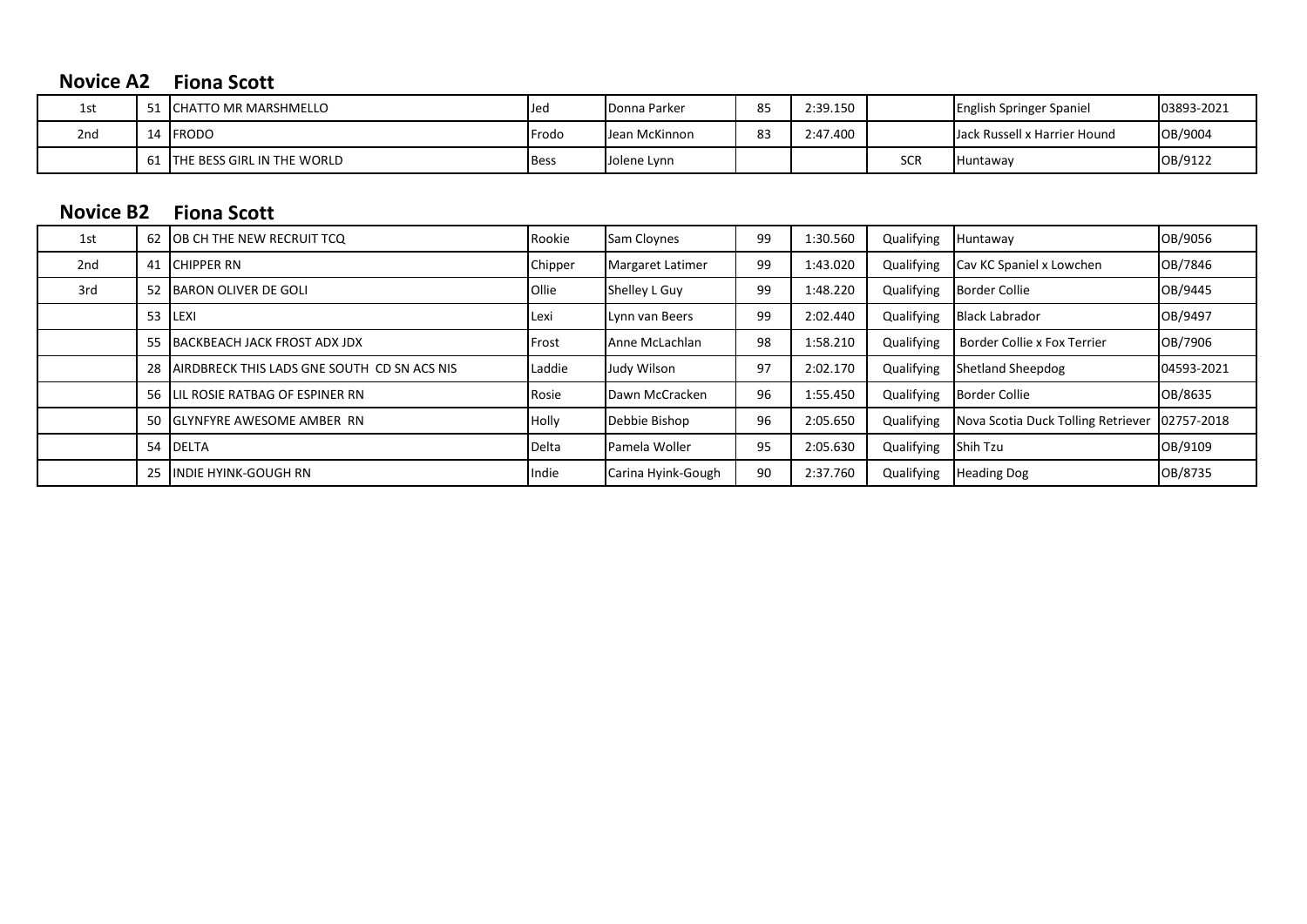### **Advanced A2 Fiona Scott**

| 1st | 19 LUCY ADXG JDB RN                                        | <b>ILucy</b> | Donna Burns        | 95 | 2:14.210 |            | Qualifying Border Collie           | OB/7220    |
|-----|------------------------------------------------------------|--------------|--------------------|----|----------|------------|------------------------------------|------------|
| 2nd | 50 GLYNFYRE AWESOME AMBER RN                               | <b>Holly</b> | Debbie Bishop      | 93 | 2:12.430 |            | Nova Scotia Duck Tolling Retriever | 02757-2018 |
| 3rd | 57 IMACCABEE FORBIDDEN-FIX AD JAX                          | Taboo        | Sallie Remon       | 90 | 2:27.260 |            | Border Collie                      | 04562-2012 |
|     | 6 JADE RN                                                  | Jade         | Nicole Henke       | 84 | 2:34.710 |            | Labrador Retriever                 | OB/9295    |
|     | 34 YOUANMI DANCINTOTHPARTYNXTDOOR (IMP-AUST) AI RNB Shiloh |              | Angela Huntley     | 84 | 2:35.770 |            | Collie (Smooth)                    | 6100108114 |
|     | 56 LIL ROSIE RATBAG OF ESPINER RN                          | Rosie        | Dawn McCracken     |    |          | <b>NQ</b>  | Border Collie                      | OB/8635    |
|     | 25 IINDIE HYINK-GOUGH RN                                   | Indie        | Carina Hyink-Gough |    |          | <b>NQ</b>  | <b>Heading Dog</b>                 | OB/8735    |
|     | 21 CH LYNTREE JAILHOUSE ROCK RN                            | Jack         | Diana O'Kane       |    |          | <b>SCR</b> | <b>Bearded Collie</b>              | 05774-2019 |

## **Advanced B2 Fiona Scott**

| 1st             | 8    | RANGO JD RE ES                                | Rango        | Helena Akesson        | 100 | 1:52.150 | Qualifying | <b>Fox Terrier x</b>          | OB/8939    |
|-----------------|------|-----------------------------------------------|--------------|-----------------------|-----|----------|------------|-------------------------------|------------|
| 2 <sub>nd</sub> | 40   | HEIDESA MISS-SPOTACULAR RAB EB                | Jemma        | <b>Shelley Guy</b>    | 100 | 1:53.390 | Qualifying | <b>Border Collie</b>          | 04388-2012 |
| 3rd             |      | 32 SORBUS AMBER GLOW RA ES NCS                | Rowan        | Michelle Cole         | 99  | 1:52.220 | Qualifying | <b>Heading Dog</b>            | OB/8551    |
|                 |      | 27 <b>IPESO JD RAS ES SN NCS</b>              | Peso         | Helena Akesson        | 99  | 1:53.750 | Qualifying | Staffordshire Terrier x       | OB/8595    |
|                 |      | 36 <b>ILUCY RAE ES SN</b>                     | Lucy         | Vicki Astle           | 98  | 1:55.810 | Qualifying | <b>Heading Dog</b>            | OB/8915    |
|                 | 48 I | SILVERLINING FORTH RE EP                      | Bourbon      | Graham Thin           | 98  | 1:58.340 | Qualifying | <b>Irish Water Spaniel</b>    | 05274-2014 |
|                 | 43   | AIRDBRECK COMING OF AGE RA ES SN NCS NIS CGCB | Finn         | <b>Malcolm Wilson</b> | 98  | 1:59.580 | Qualifying | <b>Shetland Sheepdog</b>      | 02826-2018 |
|                 | 45   | <b>NIAMH RAB ES</b>                           | Niamh        | Peri Spence           | 98  | 2:23.750 | Qualifying | Std Poodle x Springer Spaniel | OB/8358    |
|                 |      | 12 LUNA HYINK-GOUGH RAS EB                    | l Luna       | Maartje Hyink-Gough   | 97  | 1:51.340 | Qualifying | Collie Cross                  | OB/8622    |
|                 |      | RO GR CH MISS STELLA RAE7 EP6                 | Stella       | Shelley Guy           | 97  | 2:02.970 | Qualifying | <b>Border Collie</b>          | OB/7965    |
|                 |      | 59 CHEWBACCA RN                               | Chewbacca    | Pamela Woller         | 93  | 2:18.220 |            | Poodle (Toy)                  | OB/9108    |
|                 |      | 47 BAILEY'S BOY OF ANNSTYLE RA EG             | Bailey       | Graham Thin           |     |          | NQ.        | Irish Water Spaniel           | 00736-2019 |
|                 |      | 37 THORNVALE ILLIDAN SCOUT JD RN              | <b>Ollie</b> | Melissa Paterson      |     |          | <b>SCR</b> | <b>Border Collie</b>          | 05675-2014 |
|                 |      | 58 IPD MY RANSOM TO SOUTHRIDGE REEG SN        | Ransom       | Lyn Clearwater        |     |          | <b>SCR</b> | <b>Border Collie</b>          | 07097-2019 |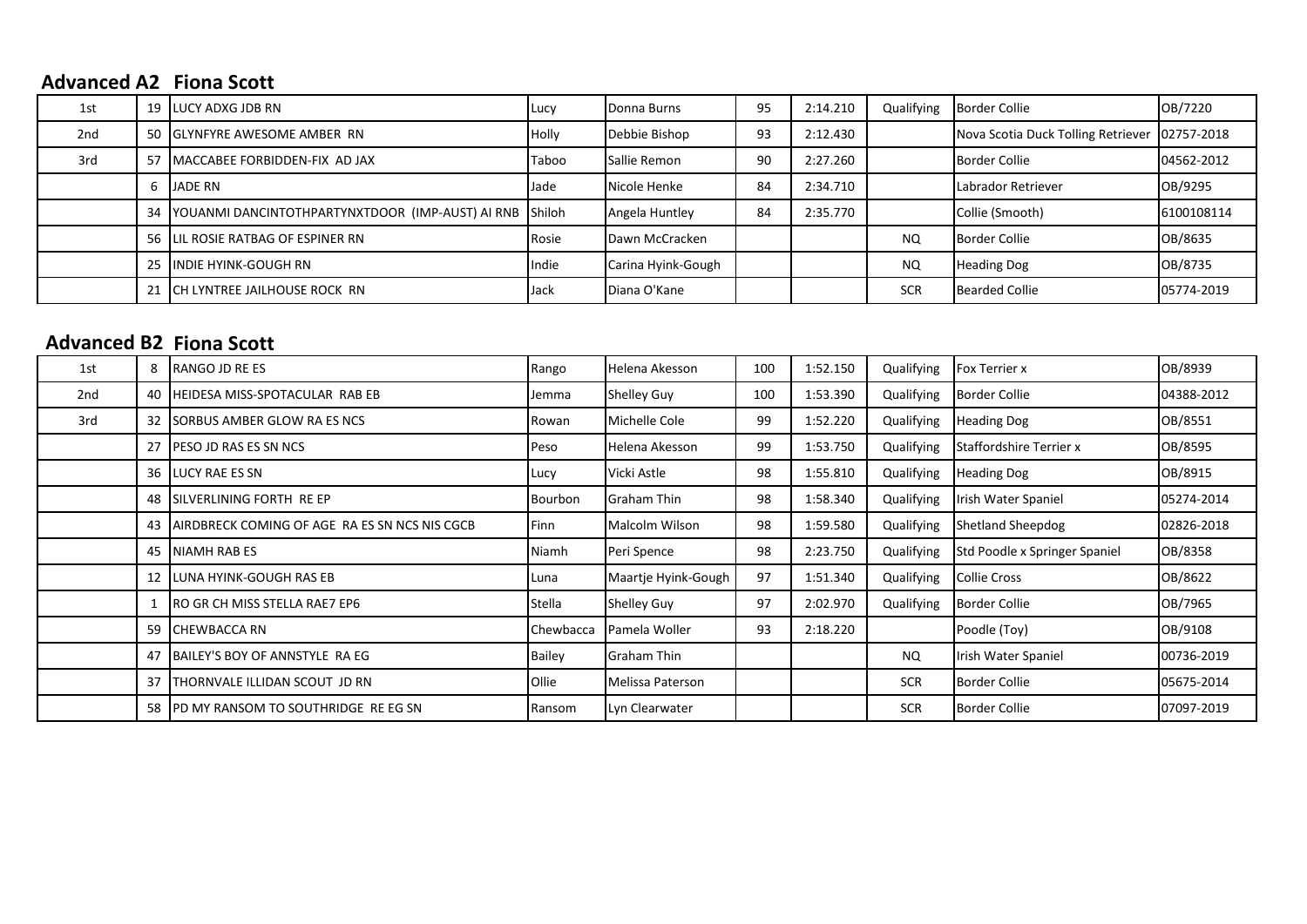## **Excellent A2 Fiona Scott**

| 1st |    | 27 PESO JD RAS ES SN NCS                                               | <b>Peso</b>   | Helena Akesson      | 100 | 2:09.780 | Qualifying | <b>Staffordshire Terrier x</b> | OB/8595    |
|-----|----|------------------------------------------------------------------------|---------------|---------------------|-----|----------|------------|--------------------------------|------------|
| 2nd | 5. | <b>I</b> SHEIDINICE RUIHA HEENI RA                                     | Nina          | Margaret Latimer    | 97  | 2:16.460 |            | <b>Border Collie</b>           | 07124-2017 |
| 3rd |    | 18 FREYA SPINDLESHANKS RA                                              | Freya         | Ailsa Hawkins       | 96  | 2:23.130 |            | Collie Cross                   | OB/8377    |
|     |    | NZ CH & FTW MORAGO WOODCOCK (IMP-AUST) AD TT1 RA EB<br>NAP1 IHTP1 CGCB | Rahni         | Lisa Terry          | 96  | 2:32.960 |            | <b>Weimaraner</b>              | 3100364370 |
|     |    | 24 ISTELLER RA                                                         | Steller       | Ailsa Hawkins       | 95  | 2:38.560 |            | <b>Cross Breed</b>             | OB/8631    |
|     |    | 45 NIAMH RAB ES                                                        | Niamh         | Peri Spence         | 94  | 2:56.880 |            | Std Poodle x Springer Spaniel  | OB/8358    |
|     |    | 12 <b>ILUNA HYINK-GOUGH RAS EB</b>                                     | lLuna         | Maartje Hyink-Gough | 93  | 2:23.570 |            | <b>Collie Cross</b>            | OB/8622    |
|     |    | 39 SOPHIE RE                                                           | Sophie        | Lynn van Beers      | 92  | 2:20.890 |            | <b>Heading Dog</b>             | OB/8260    |
|     |    | 47 BAILEY'S BOY OF ANNSTYLE RA EG                                      | <b>Bailey</b> | <b>Graham Thin</b>  |     |          | NQ.        | Irish Water Spaniel            | 00736-2019 |
|     | 29 | TOMMY RA                                                               | Tommy         | Lynn van Beers      |     |          | <b>NQ</b>  | <b>Border Collie</b>           | OB/8120    |

## **Fiona Scott Excellent B2**

| 1st             | IRO GR CH MISS STELLA RAE7 EP6         | <b>Stella</b> | <b>Shelley Guy</b> | 100 | 2:09.120 | Qualifying | <b>Border Collie</b> | OB/7965    |
|-----------------|----------------------------------------|---------------|--------------------|-----|----------|------------|----------------------|------------|
| 2 <sub>nd</sub> | 58 IPD MY RANSOM TO SOUTHRIDGE REEG SN | <b>Ransom</b> | Lyn Clearwater     | 98  | 2:06.840 |            | <b>Border Collie</b> | 07097-2019 |
| 3rd             | 36 <b>ILUCY RAE ES SN</b>              | <b>ILucy</b>  | Vicki Astle        | 97  | 2:14.850 |            | <b>Heading Dog</b>   | OB/8915    |
|                 | 48 ISILVERLINING FORTH RE EP           | Bourbon       | Graham Thin        | 97  | 2:24.190 |            | Irish Water Spaniel  | 05274-2014 |
|                 | <b>IRANGO JD RE ES</b>                 | Rango         | Helena Akesson     | 91  | 2:23.880 |            | <b>Fox Terrier x</b> | OB/8939    |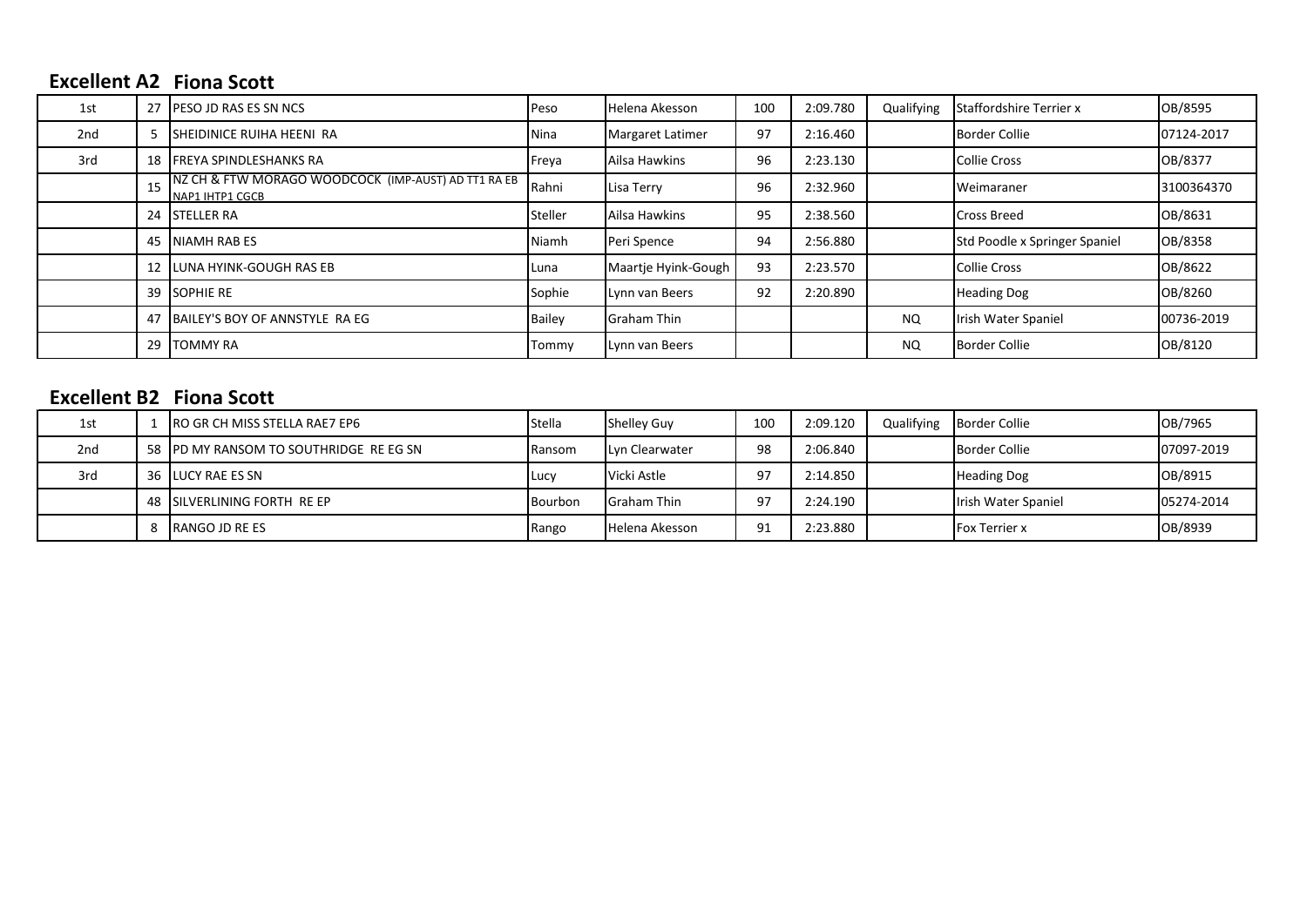# **Otago Canine Training Club Championship Rally-O Events Sunday 24th April 2022**

### **Yvette Coutts Encore 2**

|      | 48 ISILVERLINING FORTH RE EP                  | <b>Bourbon</b> | <b>Graham Thin</b>  | 100 | 0:00.000 | Qualifying | Irish Water Spaniel           | 05274-2014 |
|------|-----------------------------------------------|----------------|---------------------|-----|----------|------------|-------------------------------|------------|
|      | 58 PD MY RANSOM TO SOUTHRIDGE REEG SN         | Ransom         | Lyn Clearwater      | 100 | 0:00.000 | Qualifying | <b>Border Collie</b>          | 07097-2019 |
|      | 36 <b>ILUCY RAE ES SN</b>                     | Lucy           | Vicki Astle         | 100 | 0:00.000 | Qualifying | <b>Heading Dog</b>            | OB/8915    |
| 27   | <b>IPESO JD RAS ES SN NCS</b>                 | Peso           | Helena Akesson      | 100 | 0:00.000 | Qualifying | Staffordshire Terrier x       | OB/8595    |
| 18 I | FREYA SPINDLESHANKS RA                        | Freya          | Ailsa Hawkins       | 100 | 0:00.000 | Qualifying | Collie Cross                  | OB/8377    |
| 43   | AIRDBRECK COMING OF AGE RA ES SN NCS NIS CGCB | <b>I</b> Finn  | Malcolm Wilson      | 99  | 0:00.000 | Qualifying | <b>Shetland Sheepdog</b>      | 02826-2018 |
| 29   | <b>TOMMY RA</b>                               | Tommy          | Lynn van Beers      | 99  | 0:00.000 | Qualifying | <b>Border Collie</b>          | OB/8120    |
|      | RANGO JD RE ES                                | Rango          | Helena Akesson      | 99  | 0:00.000 | Qualifying | <b>Fox Terrier x</b>          | OB/8939    |
|      | 32 ISORBUS AMBER GLOW RA ES NCS               | Rowan          | Michelle Cole       | 98  | 0:00.000 | Qualifying | <b>Heading Dog</b>            | OB/8551    |
|      | 24 STELLER RA                                 | Steller        | Ailsa Hawkins       | 98  | 0:00.000 | Qualifying | <b>Cross Breed</b>            | OB/8631    |
|      | 12 LUNA HYINK-GOUGH RAS EB                    | Luna           | Maartje Hyink-Gough | 98  | 0:00.000 | Qualifying | <b>Collie Cross</b>           | OB/8622    |
|      | <b>RO GR CH MISS STELLA RAE7 EP6</b>          | Stella         | <b>Shelley Guy</b>  | 97  | 0:00.000 | Qualifying | <b>Border Collie</b>          | OB/7965    |
| 40   | HEIDESA MISS-SPOTACULAR RAB EB                | Jemma          | <b>Shelley Guy</b>  | 95  | :00.000  | Qualifying | <b>Border Collie</b>          | 04388-2012 |
|      | 39 SOPHIE RE                                  | Sophie         | Lynn van Beers      | 95  | 0:00.000 | Qualifying | <b>Heading Dog</b>            | OB/8260    |
|      | 47 BAILEY'S BOY OF ANNSTYLE RA EG             | <b>Bailey</b>  | <b>Graham Thin</b>  | 92  | 0:00.000 |            | Irish Water Spaniel           | 00736-2019 |
| 45 l | <b>NIAMH RAB ES</b>                           | Niamh          | Peri Spence         | 89  | 0:00.000 |            | Std Poodle x Springer Spaniel | OB/8358    |

### **Yvette Coutts Novice A3**

| ᅩJ  |            | <b>IFRODO</b>                    | Frodo        | Jean McKinnon       | $\rightarrow$<br>. . | !:41.880 | 'x Harrier Hound<br>Russell<br>IJack | OB/9004    |
|-----|------------|----------------------------------|--------------|---------------------|----------------------|----------|--------------------------------------|------------|
| 2nd | <u>، ب</u> | TO MR MARSHMELLO<br><b>ICHAT</b> | <b>I</b> Jed | <b>Donna Parker</b> | 69                   | 2:11.690 | <b>English Springer Spaniel</b>      | 03893-2021 |

### **Yvette Coutts Novice B3**

| 1st             | 62 OB CH THE NEW RECRUIT TCQ       | Rookie         | <b>Sam Cloynes</b> | 100 | 1:28.060 | Qualifying          | Huntaway                    | OB/9056 |
|-----------------|------------------------------------|----------------|--------------------|-----|----------|---------------------|-----------------------------|---------|
| 2 <sub>nd</sub> | 56 ILIL ROSIE RATBAG OF ESPINER RN | Rosie          | Dawn McCracken     | 99  | 1:30.750 | Qualifying          | <b>Border Collie</b>        | OB/8635 |
| 3rd             | 52 BARON OLIVER DE GOLI            | <b>Ollie</b>   | Shelley L Guy      | 99  | 1:35.620 | Qualifying          | <b>Border Collie</b>        | OB/9445 |
|                 | 54 IDELTA                          | <b>I</b> Delta | Pamela Woller      | 94  | 2:00.750 | Qualifying Shih Tzu |                             | OB/9109 |
|                 | 25 IINDIE HYINK-GOUGH RN           | Indie          | Carina Hyink-Gough | 93  | 2:29.720 | Qualifying          | <b>Heading Dog</b>          | OB/8735 |
|                 | 55 BACKBEACH JACK FROST ADX JDX    | <b>IFrost</b>  | Anne McLachlan     | 92  | 2:06.440 | Qualifying          | Border Collie x Fox Terrier | OB/7906 |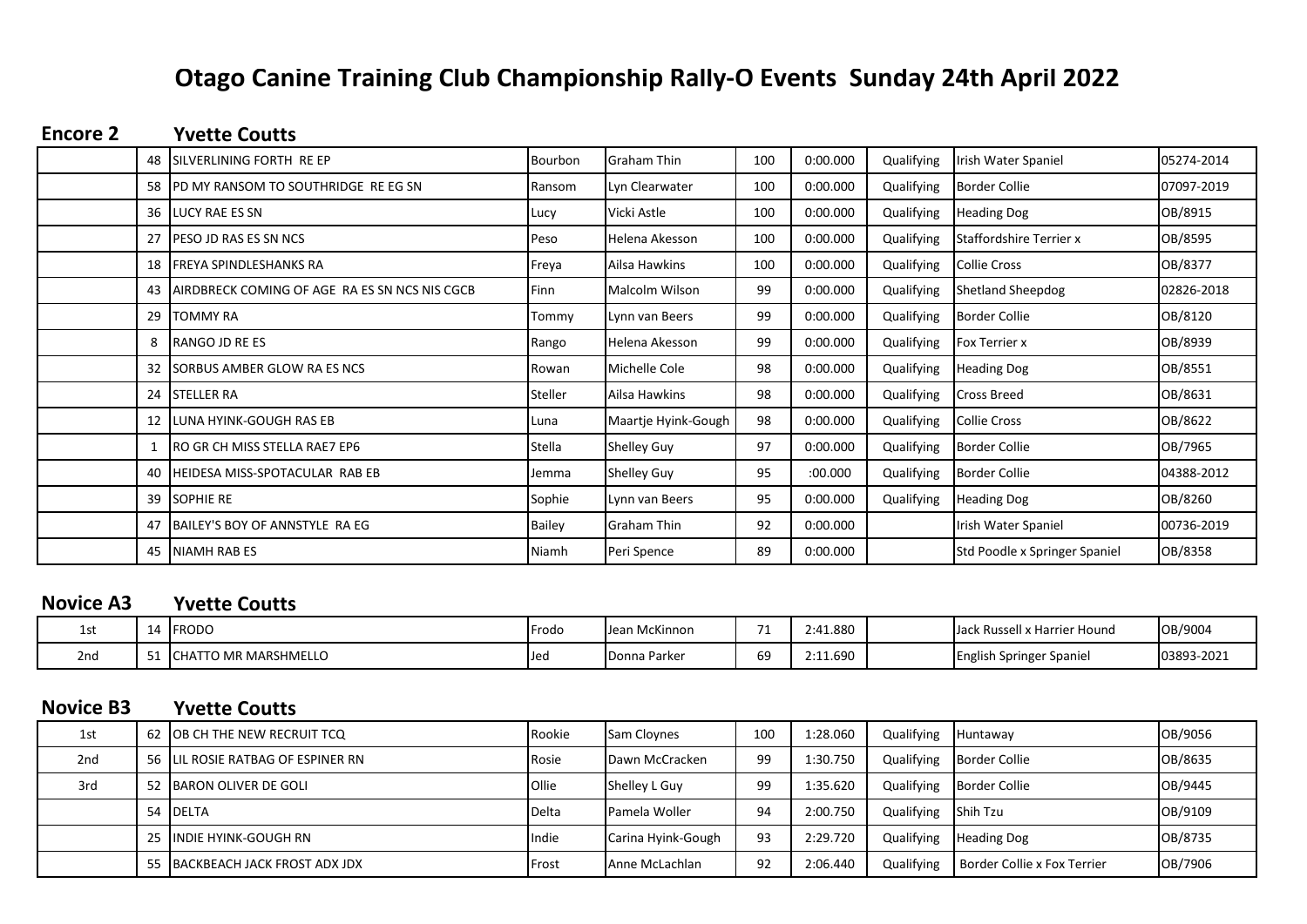|  | <b>ILEXI</b>                                | <b>ILexi</b>  | Lynn van Beers | ۵1<br>-- | 2:06.970 | Qualifying | <b>Black Labrador</b> | OB/9497    |
|--|---------------------------------------------|---------------|----------------|----------|----------|------------|-----------------------|------------|
|  | <b>BUSTER RN</b>                            | <b>Buster</b> | Malcolm Wilson | 90       | 1:44.240 | Qualifying | Maltese x Shih Tzu    | OB/7743    |
|  | AIRDBRECK THIS LADS GNE SOUTH CD SN ACS NIS | Laddie        | Judy Wilson    | ر ہ      | 2:05.720 |            | Shetland Sheepdog     | 04593-2021 |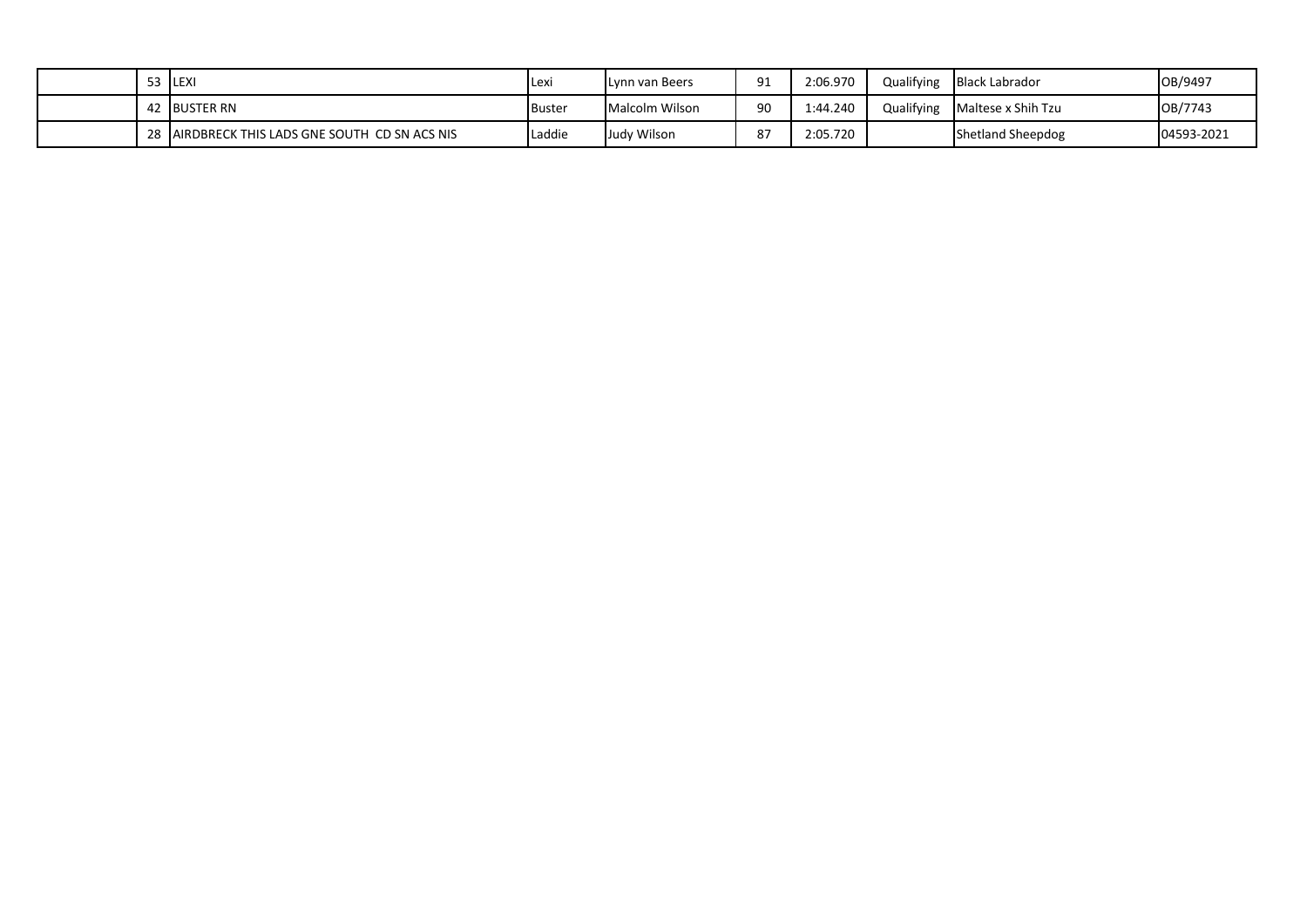### **Advanced A3 Dawn McCracken**

| 1st | 57 IMACCABEE FORBIDDEN-FIX AD JAX | Taboo         | <b>Sallie Remon</b> | 100 | 1:54.250 | Qualifying | <b>Border Collie</b>  | 04562-2012 |
|-----|-----------------------------------|---------------|---------------------|-----|----------|------------|-----------------------|------------|
| 2nd | 21 ICH LYNTREE JAILHOUSE ROCK RN  | lJack         | Diana O'Kane        | 97  | 2:28.680 | Qualifying | <b>Bearded Collie</b> | 05774-2019 |
| 3rd | 25 IINDIE HYINK-GOUGH RN          | Indie         | Carina Hyink-Gough  | 96  | 2:27.440 | Qualifying | <b>Heading Dog</b>    | OB/8735    |
|     | 19 <b>I</b> LUCY ADXG JDB RN      | <b>I</b> Lucy | Donna Burns         | 93  | 2:23.000 |            | <b>Border Collie</b>  | OB/7220    |
|     | <b>JADE RN</b>                    | Jade          | Nicole Henke        | 90  | 2:43.410 |            | Labrador Retriever    | OB/9295    |
|     | 54 DELTA                          | Delta         | Pamela Woller       | 78  | 4:31.780 |            | Shih Tzu              | OB/9109    |

## **Advanced B3 Dawn McCracken**

| 1st | 58              | PD MY RANSOM TO SOUTHRIDGE REEG SN            | Ransom      | Lyn Clearwater      | 100 | 1:47.130 | Qualifying | <b>Border Collie</b>           | 07097-2019 |
|-----|-----------------|-----------------------------------------------|-------------|---------------------|-----|----------|------------|--------------------------------|------------|
| 2nd |                 | IRO GR CH MISS STELLA RAE7 EP6                | Stella      | Shelley Guy         | 100 | 1:52.220 | Qualifying | <b>Border Collie</b>           | OB/7965    |
| 3rd |                 | 36 <b>ILUCY RAE ES SN</b>                     | Lucy        | Vicki Astle         | 100 | 1:56.190 | Qualifying | <b>Heading Dog</b>             | OB/8915    |
|     |                 | 32 SORBUS AMBER GLOW RA ES NCS                | Rowan       | Michelle Cole       | 99  | 1:51.710 | Qualifying | <b>Heading Dog</b>             | OB/8551    |
|     | 48              | SILVERLINING FORTH RE EP                      | Bourbon     | Graham Thin         | 99  | 1:59.470 | Qualifying | Irish Water Spaniel            | 05274-2014 |
|     | 27 <sup>1</sup> | PESO JD RAS ES SN NCS                         | <b>Peso</b> | Helena Akesson      | 99  | 2:02.810 | Qualifying | <b>Staffordshire Terrier x</b> | OB/8595    |
|     | 8               | RANGO JD RE ES                                | Rango       | Helena Akesson      | 99  | 2:04.820 | Qualifying | <b>Fox Terrier x</b>           | OB/8939    |
|     |                 | 47 BAILEY'S BOY OF ANNSTYLE RA EG             | Bailey      | Graham Thin         | 99  | 2:12.970 | Qualifying | Irish Water Spaniel            | 00736-2019 |
|     | 4               | ACE RE NCS                                    | Ace         | Marjo Buis          | 98  | 1:52.340 | Qualifying | Poodle Cross                   | OB/8073    |
|     | 43              | AIRDBRECK COMING OF AGE RA ES SN NCS NIS CGCB | Finn        | Malcolm Wilson      | 98  | 2:02.650 | Qualifying | <b>Shetland Sheepdog</b>       | 02826-2018 |
|     |                 | 12 ILUNA HYINK-GOUGH RAS EB                   | Luna        | Maartje Hyink-Gough | 97  | 1:57.970 | Qualifying | <b>Collie Cross</b>            | OB/8622    |
|     | 18              | <b>FREYA SPINDLESHANKS RA</b>                 | Freya       | Ailsa Hawkins       | 97  | 2:18.780 | Qualifying | <b>Collie Cross</b>            | OB/8377    |
|     |                 | 59 CHEWBACCA RN                               | Chewbacca   | Pamela Woller       | 97  | 2:25.310 | Qualifying | Poodle (Toy)                   | OB/9108    |
|     |                 | 24 STELLER RA                                 | Steller     | Ailsa Hawkins       | 96  | 2:12.380 | Qualifying | <b>Cross Breed</b>             | OB/8631    |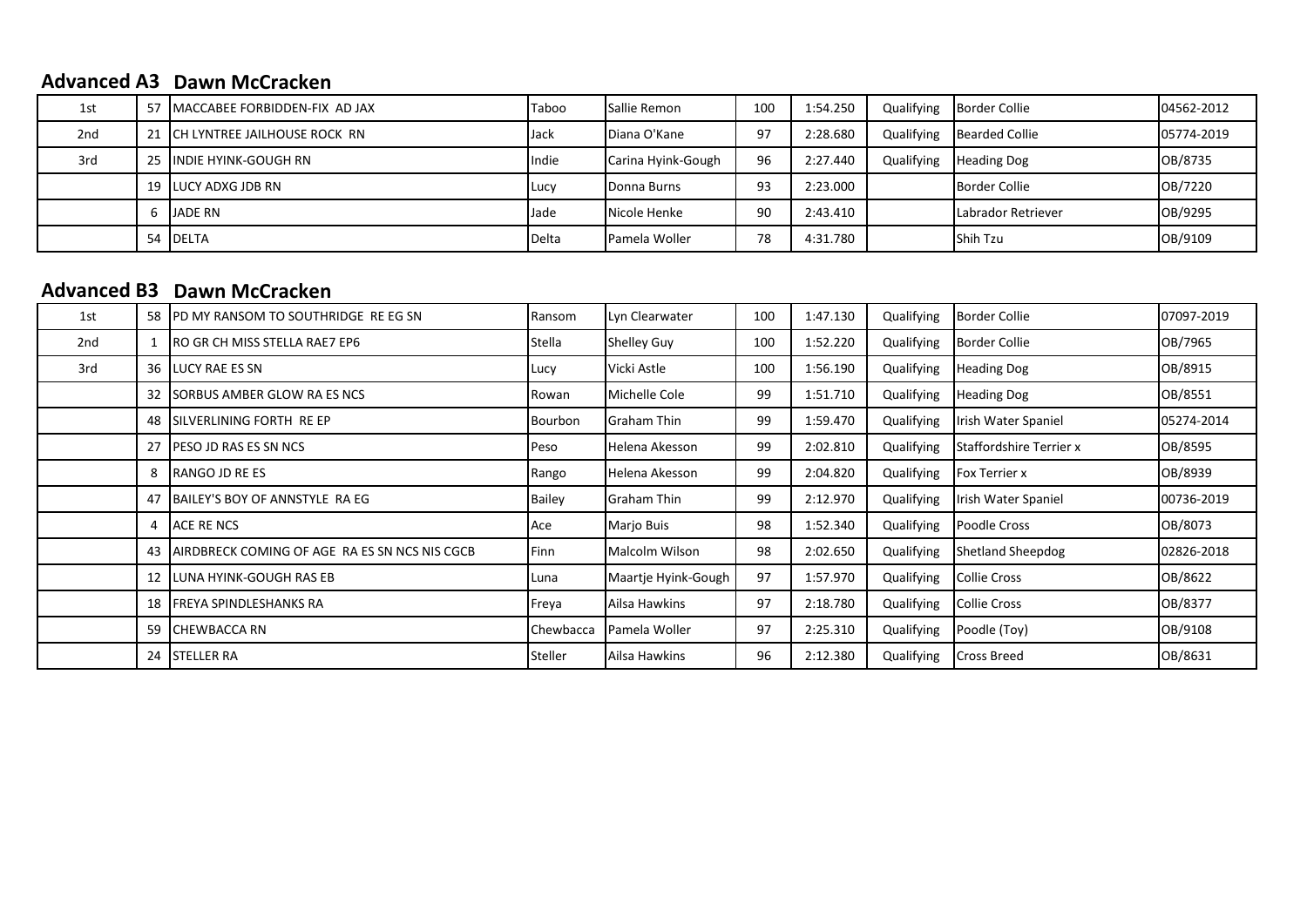### **Excellent A3 Dawn McCracken**

| 1st             |    | INZ CH & FTW MORAGO WOODCOCK (IMP-AUST) AD TT1 RA<br><b>IEB NAP1 IHTP1 CGCB CGC B</b> | Rahni       | Lisa Terry         | -99 | 1:51.340 |    | <b>Weimaraner</b>              | 3100364370 |
|-----------------|----|---------------------------------------------------------------------------------------|-------------|--------------------|-----|----------|----|--------------------------------|------------|
| 2 <sub>nd</sub> |    | 39 ISOPHIE RE                                                                         | Sophie      | Lynn van Beers     | 99  | 1:56.220 |    | <b>Heading Dog</b>             | OB/8260    |
| 3rd             |    | 27 <b>PESO JD RAS ES SN NCS</b>                                                       | <b>Peso</b> | Helena Akesson     | 99  | 2:01.690 |    | <b>Staffordshire Terrier x</b> | OB/8595    |
|                 |    | 29 <b>I</b> TOMMY RA                                                                  | Tommy       | Lynn van Beers     | 98  | 2:15.220 |    | Border Collie                  | OB/8120    |
|                 |    | 47 BAILEY'S BOY OF ANNSTYLE RA EG                                                     | Bailey      | <b>Graham Thin</b> | 95  | 2:20.130 |    | Irish Water Spaniel            | 00736-2019 |
|                 | 45 | INIAMH RAB ES                                                                         | Niamh       | Peri Spence        |     |          | NQ | Std Poodle x Springer Spaniel  | OB/8358    |

## **Excellent B3 Dawn McCracken**

| 1st             | RO GR CH MISS STELLA RAE7 EP6          | Stella        | <b>Shelley Guy</b> | 100             | 1:44.590 | Qualifying | <b>Border Collie</b> | OB/7965    |
|-----------------|----------------------------------------|---------------|--------------------|-----------------|----------|------------|----------------------|------------|
| 2 <sub>nd</sub> | 36 <b>I</b> LUCY RAE ES SN             | <b>I</b> Lucy | Vicki Astle        | 10 <sub>C</sub> | 1:58.100 | Qualifying | <b>Heading Dog</b>   | OB/8915    |
| 3rd             | 58 IPD MY RANSOM TO SOUTHRIDGE REEG SN | Ransom        | Lyn Clearwater     | 99              | 1:47.720 |            | Border Collie        | 07097-2019 |
|                 | <b>RANGO JD RE ES</b>                  | Rango         | Helena Akesson     | 99              | 2:03.940 |            | <b>Fox Terrier x</b> | OB/8939    |
|                 | 48 ISILVERLINING FORTH RE EP           | Bourbon       | <b>Graham Thin</b> | 96              | 1:58.750 |            | Irish Water Spaniel  | 05274-2014 |

#### **Fiona Scott Novice A4**

| ᅩJ |     | <b>IFRODO</b>          | <b>Frodo</b> | McKinnon<br>IJeai | 188 | 2:45.930 |     | <b>IJack Russell x Harrier Hound</b> | OB/9004    |
|----|-----|------------------------|--------------|-------------------|-----|----------|-----|--------------------------------------|------------|
|    | ـ ب | L CHATTO MR MARSHMELLO | <b>U</b> ec  | Donna Parker      |     |          | NQ. | English Springer Spaniel             | 03893-2021 |

### **Fiona Scott Novice B4**

| 1st             | 62 JOB CH THE NEW RECRUIT TCQ                  | Rookie        | <b>Sam Cloynes</b> | <b>198</b> | 1:45.760 | Qualifying | Huntaway                    | OB/9056     |
|-----------------|------------------------------------------------|---------------|--------------------|------------|----------|------------|-----------------------------|-------------|
| 2 <sub>nd</sub> | 55 BACKBEACH JACK FROST ADX JDX                | <b>IFrost</b> | Anne McLachlan     | <b>198</b> | 1:56.060 | Qualifying | Border Collie x Fox Terrier | OB/7906     |
| 3rd             | 54 DELTA                                       | Delta         | Pamela Woller      | <b>98</b>  | 2:13.890 | Qualifying | Shih Tzu                    | OB/9109     |
|                 | 28 AIRDBRECK THIS LADS GNE SOUTH CD SN ACS NIS | Laddie        | Judy Wilson        | 197        | 2:12.450 | Qualifying | Shetland Sheepdog           | 104593-2021 |
|                 | 53 ILEXI                                       | <b>IL</b> exi | Lynn van Beers     | 197        | 2:16.630 | Qualifying | <b>Black Labrador</b>       | OB/9497     |
|                 | 52 BARON OLIVER DE GOLI                        | <b>Ollie</b>  | Shelley L Guy      | 96         | 2:07.140 | Qualifying | Border Collie               | OB/9445     |
|                 | 25 IINDIE HYINK-GOUGH RN                       | Indie         | Carina Hyink-Gough | <b>82</b>  | 2:51.660 |            | <b>Heading Dog</b>          | OB/8735     |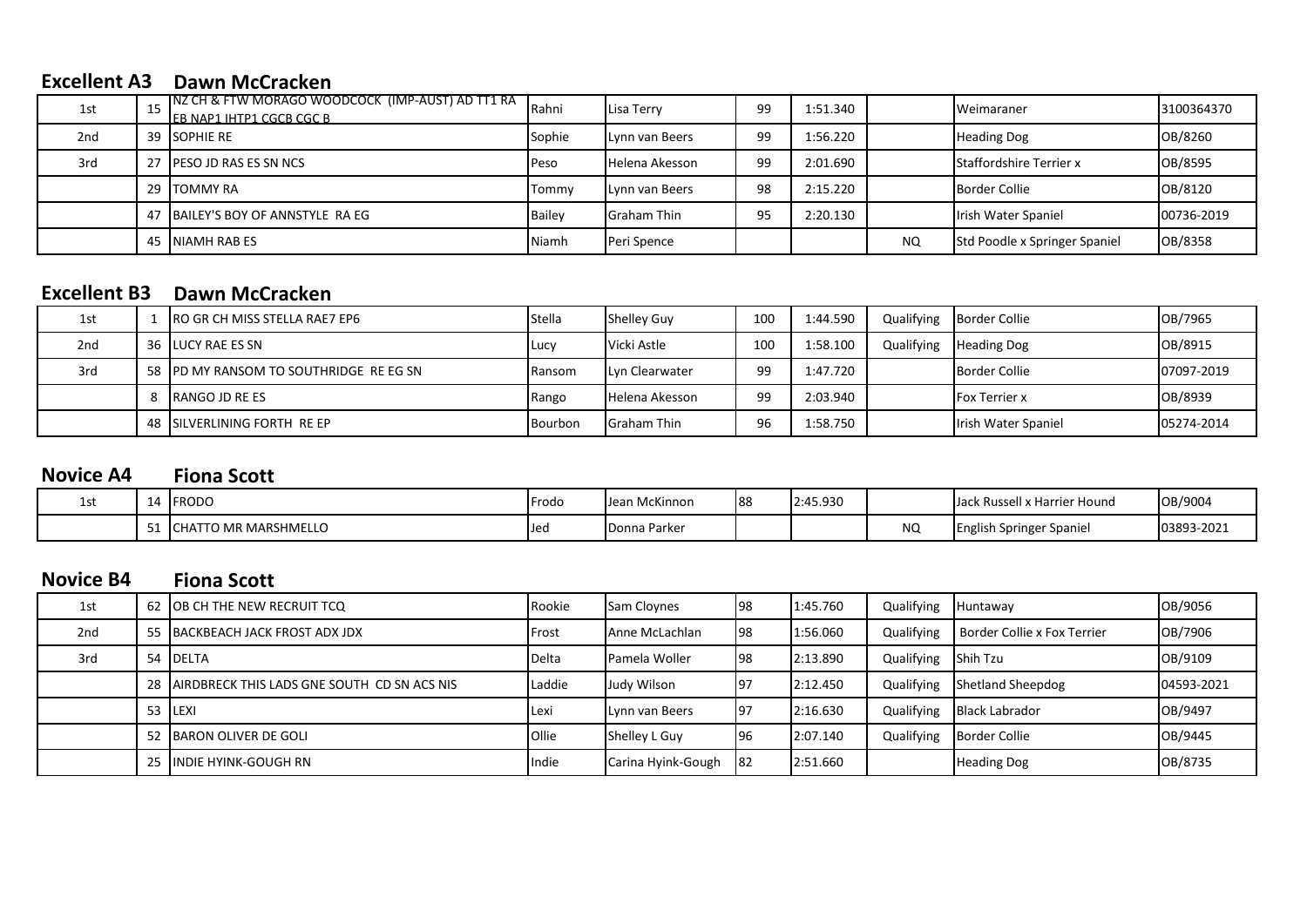### **Advanced A4 Fiona Scott**

| 1st             |     | 19 <b>I</b> LUCY ADXG JDB RN      | Lucy  | Donna Burns          | <b>1</b> 98 | 2:06.970 |           | Qualifying Border Collie | OB/7220    |
|-----------------|-----|-----------------------------------|-------|----------------------|-------------|----------|-----------|--------------------------|------------|
| 2 <sub>nd</sub> | -57 | MACCABEE FORBIDDEN-FIX AD JAX     | Taboo | Sallie Remon         | 197         | 1:58.580 |           | Qualifying Border Collie | 04562-2012 |
| 3rd             |     | 25 IINDIE HYINK-GOUGH RN          | Indie | Carina Hyink-Gough   | <b>92</b>   | 2:34.780 |           | <b>Heading Dog</b>       | OB/8735    |
|                 |     | 56 LIL ROSIE RATBAG OF ESPINER RN | Rosie | Dawn McCracken       | <b>1</b> 90 | 2:20.270 |           | Border Collie            | OB/8635    |
|                 |     | 54 IDELTA                         | Delta | <b>Pamela Woller</b> | 183         | 3:19.390 |           | Shih Tzu                 | OB/9109    |
|                 |     | 21 ICH LYNTREE JAILHOUSE ROCK RN  | lJack | Diana O'Kane         |             |          | <b>NQ</b> | <b>Bearded Collie</b>    | 05774-2019 |

# **Fiona Scott Advanced B4**

| 1st | 58              | PD MY RANSOM TO SOUTHRIDGE REEG SN            | Ransom           | Lyn Clearwater         | 100 | 1:45.330 | Qualifying | Border Collie                  | 07097-2019 |
|-----|-----------------|-----------------------------------------------|------------------|------------------------|-----|----------|------------|--------------------------------|------------|
| 2nd |                 | <b>IRO GR CH MISS STELLA RAE7 EP6</b>         | Stella           | Shelley Guy            | 100 | 1:47.030 | Qualifying | Border Collie                  | OB/7965    |
| 3rd | 43              | AIRDBRECK COMING OF AGE RA ES SN NCS NIS CGCB | <b>Finn</b>      | Malcolm Wilson         | 100 | 1:52.830 | Qualifying | Shetland Sheepdog              | 02826-2018 |
|     | 27              | PESO JD RAS ES SN NCS                         | Peso             | Helena Akesson         | 99  | 1:50.090 | Qualifying | <b>Staffordshire Terrier x</b> | OB/8595    |
|     | 48              | SILVERLINING FORTH RE EP                      | Bourbon          | <b>Graham Thin</b>     | 99  | 1:53.400 | Qualifying | Irish Water Spaniel            | 05274-2014 |
|     | 45              | <b>NIAMH RAB ES</b>                           | Niamh            | Peri Spence            | 99  | 2:11.890 | Qualifying | Std Poodle x Springer Spaniel  | OB/8358    |
|     | 8               | RANGO JD RE ES                                | Rango            | Helena Akesson         | 98  | 1:46.970 | Qualifying | Fox Terrier x                  | OB/8939    |
|     |                 | 12 LUNA HYINK-GOUGH RAS EB                    | Luna             | Maartje Hyink-Gough 98 |     | 1:56.380 | Qualifying | Collie Cross                   | OB/8622    |
|     | 60 l            | FLAIR WARRIOR GLENLOCHAR CDX RAE1 CGC G       | Archie           | Dawn McCracken         | 97  | 1:52.260 | Qualifying | <b>Border Collie</b>           | 07137-2015 |
|     |                 | 36 LUCY RAE ES SN                             | Lucy             | Vicki Astle            | 96  | 1:49.260 | Qualifying | Heading Dog                    | OB/8915    |
|     |                 | 47 BAILEY'S BOY OF ANNSTYLE RA EG             | <b>Bailey</b>    | <b>Graham Thin</b>     | 96  | 2:19.280 | Qualifying | Irish Water Spaniel            | 00736-2019 |
|     | 32 <sub>1</sub> | SORBUS AMBER GLOW RA ES NCS                   | Rowan            | Michelle Cole          | 95  | 1:56.950 | Qualifying | <b>Heading Dog</b>             | OB/8551    |
|     |                 | 59 CHEWBACCA RN                               | <b>Chewbacca</b> | Pamela Woller          | 95  | 2:08.590 | Qualifying | Poodle (Toy)                   | OB/9108    |
|     | 37              | THORNVALE ILLIDAN SCOUT JD RN                 | <b>Ollie</b>     | Melissa Paterson       |     |          | <b>SCR</b> | <b>Border Collie</b>           | 05675-2014 |